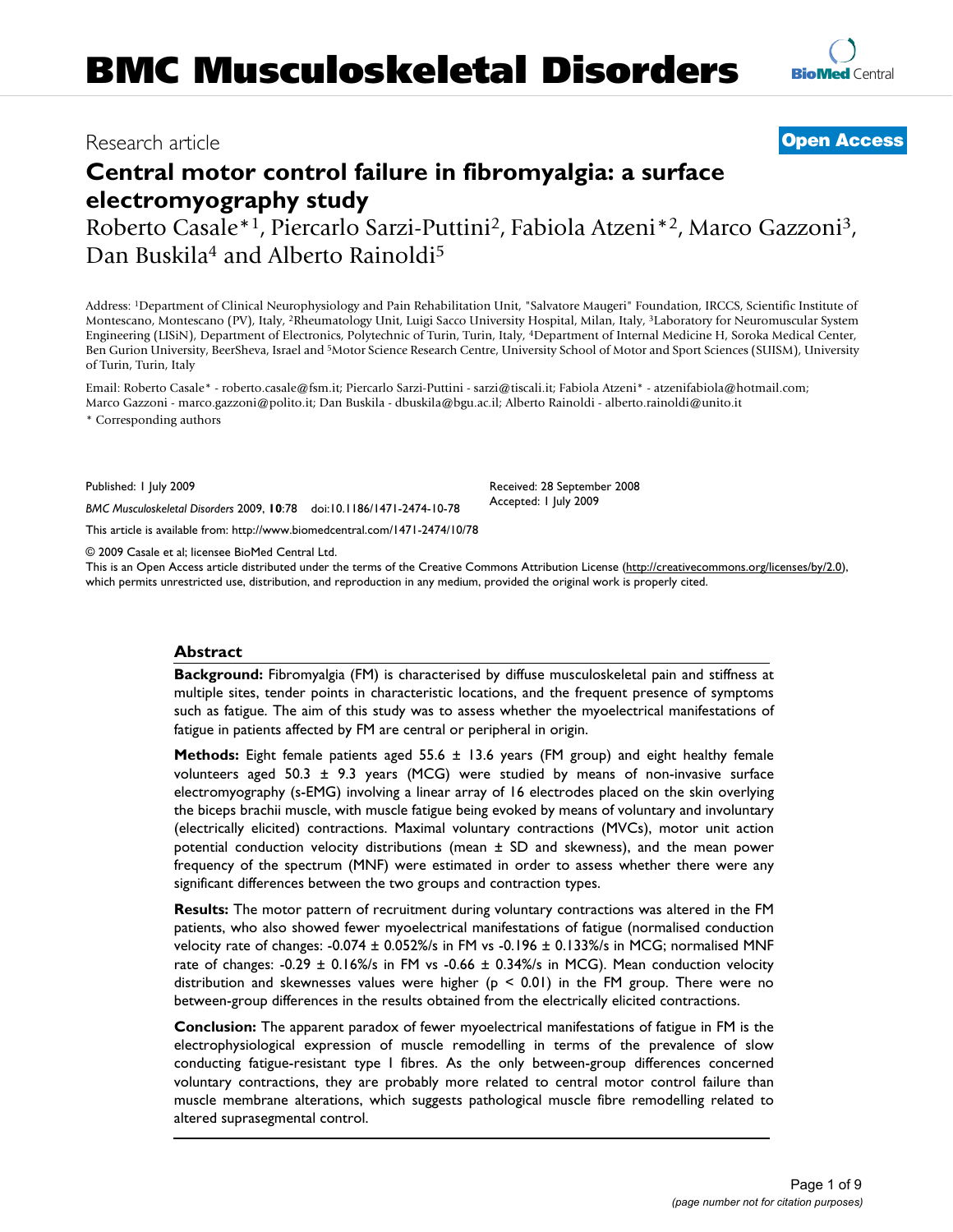# **Background**

FM is characterised by diffuse musculoskeletal pain and stiffness at multiple sites, tender points at characteristic locations, and the frequent presence of symptoms such as fatigue, poor sleep, irritable bowel symptoms and chronic headache [1,2].

Various theories have been put forward to explain such a wide range of symptoms, including altered nociceptive afferent input from muscles with the sensitisation of primary afferent pathways [3], systemic failure of the sensory integration of nociceptive inputs and anti-nociceptive responses [4,5], primitive sleep-related electroencephalogram (EEG) alterations [6], and alterations in the neuroendocrine and immune systems [7]. A review of the various theories has recently been published [8]. Studies of the main features of FM (muscle pain and fatigue) have failed to produce unequivocal results in terms of functional muscle changes as a possible pathological basis for the presence of muscle pain, and the results of biopsy studies do not support any clear-cut conclusions as some [9,10] have failed to find any definite evidence of muscle disease, and others have only found non-specific myopathological patterns [11]. Furthermore, the traditional invasive approach is not well tolerated, cannot be frequently repeated, and small bioptic specimens can only provide a limited description of the sampled muscle. It also leaves a number of open questions concerning the reproducibility of the results and the possibility of inferring the changes induced by treatments.

Multichannel surface electromyography (s-EMG) signal acquisition and processing can extract information from the signal redundancy provided by the multichannel recording [12-14] that correlates with *acute* alterations in motor unit recruitment strategies [15] and/or *chronic* modifications in the type, distribution, number or size of muscle fibres [16], and is reflected by alterations in mechanical and/or s-EMG manifestations of fatigue.

### **Table 1: Subject characteristics**

Although some previously published studies have related FM and s-EMG [17,18], they provide no information concerning changes in the myoelectrical manifestations of fatigue as a marker of muscle functional reorganisation in FM. The aims of this non-invasive EMG-based (s-EMG) study of fibromyalgic patients and a matched control group were to assess whether FM muscle is different in terms of the development of muscle fatigue (i.e. whether there are any differences in the variables estimated from s-EMG signals), and whether these differences (if any) are associated with pathological alteration in *central* sensorymotor control strategies or *peripheral* changes in the neuromuscular system.

# **Methods**

# *Subjects*

The study involved 16 women: eight had been diagnosed as having fibromyalgia on the basis of the American College of Rheumatology (ACR) criteria [1] (the FM group); the other eight were healthy sedentary controls matched for age, gender and physical activity [19] (MCG). Pain was assessed using the McGill Pain Questionnaire Short Form (MPQ-SF) [20] and the severity of FM symptoms by means of the FibroFatigue Scale (FFS) [21]. (Table 1).

The possible non-homogeneity of the FM population has been reported since the early nineties [22,23], but the subgroup distribution of the whole FM population has not yet been fully studied. Possible differentiations have been related to the onset of the disease: reactive traumatic (both physical and emotional) or primitive, but there are no substantial clinical differences between the two groups [24]. This has also been also confirmed by more recent data from Riberto et al. [25]. For these reasons the sample was considered clinically homogeneous and subjects were only excluded if they were simultaneously affected by any other rheumatological disease or high blood pressure (or receiving anti-hypertensive treatment such as clonidine); any infectious or viral diseases during the previous three

|                                        | <b>MCG</b>       | FM              | p level        |
|----------------------------------------|------------------|-----------------|----------------|
| Age (years)                            | $50.3 \pm 9.3$ . | $55.6 \pm 13.6$ | <b>NS</b>      |
| <b>Body Mass (kg)</b>                  | $59.4 \pm 18.3$  | $56.25 \pm 16$  | <b>NS</b>      |
| Height (cm)                            | $162.5 \pm 10.3$ | $159.3 \pm 6.5$ | N <sub>S</sub> |
| Physical activity [18]                 | $4.9 \pm 1.9$    | $3.3 \pm 1.5$   | NS.            |
| <b>Symptoms duration (years)</b>       |                  | $9.3 \pm 1.3$   |                |
| <b>MPQ-SF [19]</b>                     |                  |                 |                |
| Intensity (0-45)                       |                  | $26.1 \pm 9.9$  |                |
| Total words (0-15)                     |                  | $11.1 \pm 4.3$  |                |
| Present Pain Intensity (0-5 pts scale) |                  | $3.4 \pm 0.5$   |                |
| <b>FFS</b> [20]                        |                  |                 |                |
| Total score                            |                  | $39.1 \pm 2.4$  |                |

Values are expressed as Mean ± SD.

FM = Fibromyalgic Patients; MCG = Matched Control Group; MPQ-SF = McGill Pain Questionnaire Short Form; FFS = Fibro Fatigue Score; NS = non significative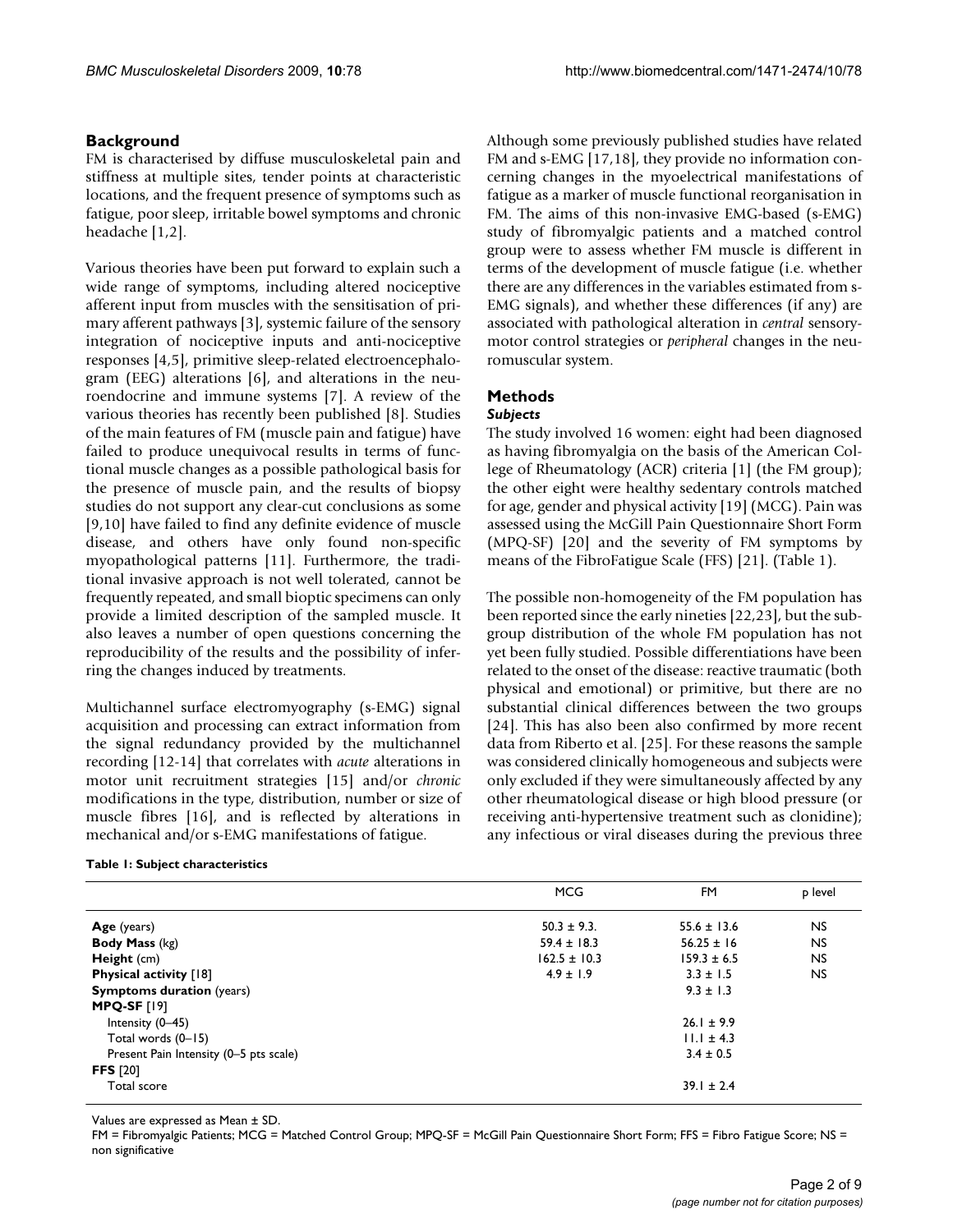months; metabolic or endocrine diseases; neuromuscular diseases or any other neurological or psychiatric disorder that may have hindered them from doing the required task; or if they were regularly receiving antidepressants, opiates or anti-epileptic drugs. All of the enrolled subjects underwent 48 hours' washout of analgesic drugs. Although paracetamol was allowed as a rescue drug, none of the subjects were under the influence of any drug during the s-EMG recording session.

The thickness of the subcutaneous tissue under the electrodes was estimated using a skin fold caliper (Gima, Gessate, Milan, Italy) in order to eliminate the volume conductor between the signal source (the muscle) and the recording device (the electrodes) as a confounding factor between the groups [26].

The study was approved by the "Foundation Salvatore Maugeri", Pavia Italy, Ethics Committee, and was conducted in accordance with the principles of the Declaration of Helsinki; all of the subjects gave their informed consent.

# *Instrumental measurements*

The myoelectrical signals were detected from the biceps brachii muscle of the dominant side, which was selected because: 1) it is a muscle, and not a site of any of the 18 myalgic points used to classify FM, and was not a site of spontaneous pain in our patients, and so the presence of incident pain could not be considered the local cause of an altered muscle contraction; 2) it is easily accessible for electrode placement; 3) it does not cause patient discomfort; 4) it allows the recording of high quality signals; and 5) published normative data are available [27].

After being picked up by a linear array of 16 electrodes (1 mm diameter silver contacts positioned 10 mm apart) in single differential configuration [28], the myoelectrical signals were passed through a 10–450 Hz bandwidth filter, amplified (EMG16-16 channel amplifier, LISiN Bioengineering Centre, Turin Polytechnic, Italy), sampled at 2048 Hz, digitised by a 12-bit A/D converter (DAQCARD-6024E National Instruments, Austin, Texas, USA), and stored on a personal computer.

# *Experimental protocol*

Each subject lay supine on a bed with the dominant arm horizontal and abducted to 90°. The forearm was 120° flexed (180° being full extension), with the hand supinated. The arm was placed in an isometric brace (MISO1, LISiN Bioengineering Centre, Turin Polytechnic, Italy), which was equipped with two torque transducers (one on each side of the arm) and connected to a display that provided the subject with visual feedback of the torque level produced (Figure 1).

The subjects were asked to perform a brief (3–5 second) isometric flexion contraction that allowed the quality of the myoelectrical signals to match the criteria described in detail by Rainoldi et al. [29], and then performed three 3 second maximum voluntary contractions (MVCs) under isometric conditions, separated by 5-minute intervals. The contraction showing the highest force value was selected as the reference MVC, thus allowing sub-maximal targets to be set on the visual feedback display.

After the MVC had been assessed, the motor points of the biceps brachii were identified and marked on the skin, and the one with the greatest mechanical response and lowest current intensity was chosen for the electrically elicited contraction session.

After placing an adhesive stimulation electrode (area = 9 cm2, Spes Medica, Vignate, Milan, Italy) on the selected motor point, a rectangular current pulse was applied using a time width of 0.3 ms and a frequency of 25 Hz; the stimulation was supramaximal (about 10% above the level generating the peak M-wave or the maximum level tolerated by the subjects). Two electrically elicited 30-second contractions separated by a 10-minute rest were performed at each experimental session. The 25 Hz stimulation was judged not to be unbearable or uncomfortable by all of the subjects in both groups.

After a further five minutes' rest, the subjects were asked to perform two voluntary contractions at 30% MVC and two at 60% MVC in a randomised sequence; the contractions lasted 30 seconds and were separated by 5-minute rest periods. This procedure is usually adopted in our lab to allow subjects to familiarise themselves with the protocol without inducing fatigue or a learning effect; only the data relating to the second contractionswere recorded and analysed.

# *Data analysis*

The initial values and rates of change in mean spectral frequency (MNF), average rectified value (ARV) and conduction velocity (CV) were computed off-line by means of numerical algorithms [30] using non-overlapping signal epochs of 0.5 seconds, thus generating 60 estimates of each variable during the 30-second contractions.

The correlation coefficient (CC) between the two adjacent double differential (DD) signals was used to ensure correct electrode positioning and the reliability of the CV estimates.

Linear regression analysis was used to calculate the initial values and rates of change in MNF, ARV and CV during the voluntary and electrically elicited contractions. The normalised rate of change (the ratio between the rate of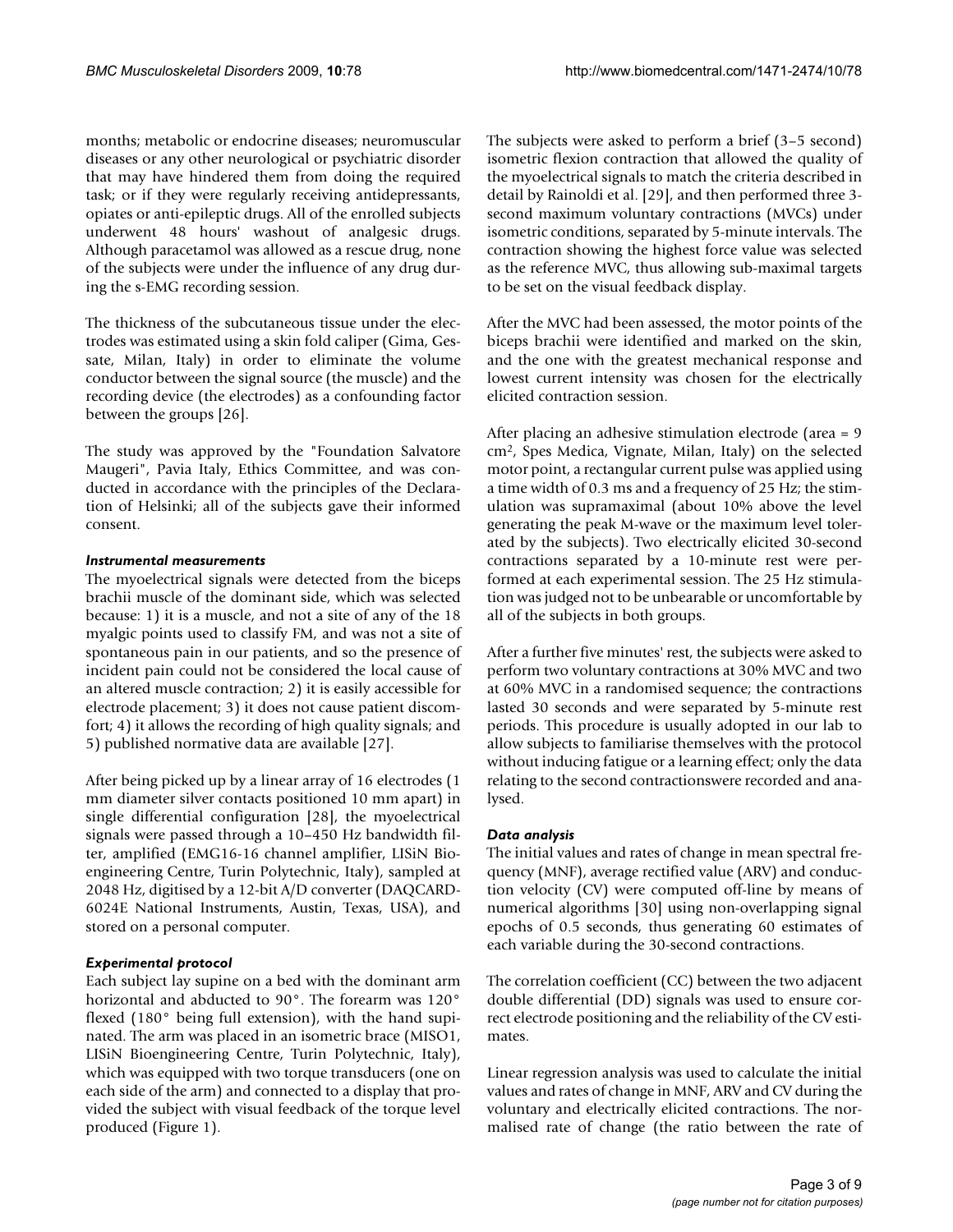

# **Figure 1**

**The experimental set up**. The subject lies supine on a bed with the dominant arm horizontal and abducted to 90°. The forearm is 120° flexed (180° being full extension), with the hand supinated. The arm is placed in an isometric brace equipped with two torque transducers (one on each side of the arm) connected to a display that provides the subject with visual feedback of the torque level produced. The myoelectrical signals are picked up by a linear array of 16 electrodes placed on the skin overlying the biceps brachii muscle. The linear array can be identified as a white band on the biceps brachii.

change and the initial value) was also calculated for all variables. As demonstrated elsewhere [27], this normalisation highlights differences in the myoelectrical manifestations of fatigue that may be related to different pools of activated motor units.

Motor unit action potentials (MUAPs) were extracted from the 13 DD channels only during the voluntary contraction [13]. For each identified MUAP, the muscle fibre CV was estimated from the surface EMG signal using 3–7 adjacent DD channels in order to obtain a CC of > 0.75 and a  $CV > 8$  m/s [31]. The selected channels included those used to estimate the global EMG variables.

The MUAP CV distributions were calculated for each contraction using epochs of one second. In this way, the initial values and rates of change were obtained by pooling the behaviour of each MU, and not by using the whole signal providing the "global" variables.

In order to compare general behaviour in the MCG and FM group, the data were pooled at each contraction level.

The non-parametric Mann-Whitney U test for independent samples was used to identify any significant betweengroup differences in the s-EMG variables, and the nonparametric Kolmogorov-Smirnov test was used to compare CV distributions. A p value of < 0.05 was considered statistically significant.

# **Results**

None of the subjects reported any localised biceps brachii muscle pain during the MVCs or any worsening in FM pain interfering with their ability to perform the requested task, possibly because of the brevity of the required muscle contraction (3 sec).

Table 2 shows the estimates of the EMG variables during the electrically elicited contractions. There were no between-group differences in the initial values or rates of change. The 25 Hz stimulation was judged to be not unbearable or uncomfortable by all of the subjects in both groups.

There were no statistically significant differences in the voluntary contractions at 30% MVC.

Table 3 shows the s-EMG variables during voluntary contractions at 60% of MVC and maximal MVC. The MVCs in the two groups were not statistically different. There were no between-group differences in the initial values and rates of change of the EMG variables, except for the MNF rate of change and the normalized rate of change at 60% MVC, which were higher in the MCG, thus indicating greater myoelectrical fatigue.

The CV rate of change and the normalised rate of change calculated from the extracted MUAP pool at 60% MVC were both higher in the MCG (-0.009 ± 0.007 *vs* -0.004 ± 0.003 m/s<sup>2</sup>, p = 0.031; and  $-0.196 \pm 0.133\%$ /s *vs*  $-0.074 \pm 0.003$  $0.052\%/s, p = 0.015$ , and in line with those obtained from the global MNF estimates.

CV distributions were statistically *broader* in the FM group at the beginning and end of the 60% MVC (p < 0.001, Kolmogorov-Smirnov test, Figure 2).

The CV distribution symmetry index (skewness) of the two groups was higher in the FM group at 60% MVC (1.77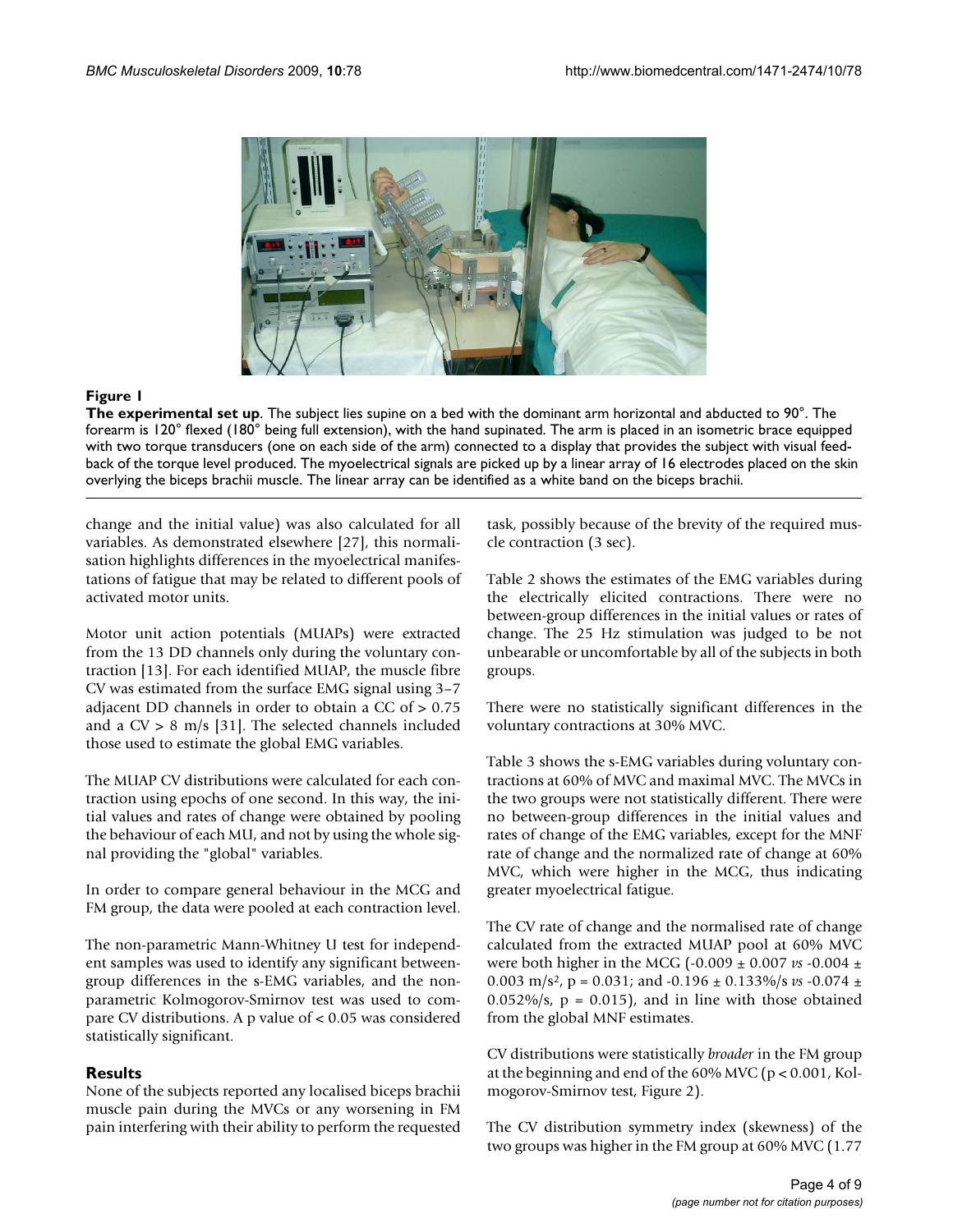|                                | <b>MCG</b>        | FM                | p level   |
|--------------------------------|-------------------|-------------------|-----------|
| $CV$ initial values $(m/s)$    | $4.07 \pm 0.45$   | $4.32 \pm 0.36$   | NS.       |
| CV rate of change $(m/s2)$     | $-0.02 \pm 0.01$  | $-0.02 \pm 0.01$  | <b>NS</b> |
| CV norm. rate of change (%/s)  | $-0.50 \pm 0.29$  | $-0.46 \pm 0.23$  | <b>NS</b> |
| MNF initial values (Hz)        | $62.28 \pm 17.22$ | $57.63 \pm 13.26$ | <b>NS</b> |
| MNF rate of change (Hz/s)      | $-0.43 \pm 0.29$  | $-0.44 \pm 0.19$  | <b>NS</b> |
| MNF norm. rate of change (%/s) | $-0.64 \pm 0.31$  | $-0.74 \pm 0.20$  | <b>NS</b> |
| ARV initial values $(uV)$      | $28.53 \pm 13.12$ | $21.24 \pm 9.44$  | <b>NS</b> |
| ARV rate of change $(\mu V/s)$ | $0.17 \pm 0.22$   | $0.16 \pm 0.15$   | <b>NS</b> |
| ARV norm. rate of change (%/s) | $0.58 \pm 0.72$   | $0.78 \pm 0.64$   | <b>NS</b> |

**Table 2: The results of the non-parametric Mann-Whitney U test**

*Mean* values ( ± SD) of EMG variables during electrically elicited contractions in the two groups. The results of the non parametric Mann-Whitney U test are reported.

MCG = Matched Control Group, FM = Fibromyalgic group, MVC = maximal voluntary contraction, CV = conduction velocity, MNF = mean spectral frequency, ARV = average rectified value; NS = non significative

± 1.29 *vs* 0.09 ± 0.27; p < 0.00001 Mann Whitney U test). Positive values correspond to a deviation from the normal bell-shaped curve, and show that the CV distribution curves in the symptomatic group were steeper on the left because of the contribution of higher CV values. This behaviour was more pronounced at the beginning of the contraction.

The absence of any significant between-group difference in subcutaneous tissue thickness means that this did not have a confounding effect on the MNF or CV estimates [26].

# **Discussion**

The correlation between muscle pain and the sensation of fatigue in FM is considered a generalised muscle response [32], and has been studied using traditional EMG needle electrodes [18] and the surface montages mainly used for s-EMG biofeedback [32]. The latter have also been used for therapeutical interventions although, as stated in a recent overview of rehabilitation interventions in FM [33], their efficacy is still unproven. However, neither technique has detected any alterations in the muscle contractions of FM patients. Furthermore, they cannot be used to investigate the rate of the development of fatigue in different muscle fibres or possible differences in the fibre constitution of normal and FM muscles as they do not provide clear-cut data concerning primary muscle involvement in the abnormal perception of fatigue characteristic of FM.

The perception of fatigue and its mechanical consequences (the impossibility of maintaining a given motor task) are the final expression of a series of electrochemical events that start within the neuromuscular system and go from the beginning of the motor command to the end of the muscle contraction, and its has been clearly documented that FM patients complain about fatigue and misjudge their physical activity [32,34]. This biases almost all of the studies based on prolonged, strenuous or sustained periods of muscle contraction or the use of needle electrode because FM patient have very low pain thresholds,

|                                | <b>MCG</b>        | FM                | p level   |
|--------------------------------|-------------------|-------------------|-----------|
| MVC (Nm)                       | $18.16 \pm 7.89$  | $14.97 \pm 6.73$  | <b>NS</b> |
| $CV$ initial values $(m/s)$    | $4.37 \pm 0.34$   | $4.58 \pm 0.49$   | <b>NS</b> |
| CV rate of change $(m/s2)$     | $-0.01 \pm 0.01$  | $-0.01 \pm 0.01$  | <b>NS</b> |
| CV norm. rate of change (%/s)  | $-0.25 \pm 0.33$  | $-0.19 \pm 0.19$  | <b>NS</b> |
| MNF initial values (Hz)        | $93.00 \pm 14.58$ | $87.21 \pm 25.35$ | NS.       |
| MNF rate of change (Hz/s)      | $-0.59 \pm 0.29$  | $-0.25 \pm 0.14$  | 0.036     |
| MNF norm. rate of change (%/s) | $-0.66 \pm 0.34$  | $-0.29 \pm 0.16$  | 0.046     |
| ARV initial values $(\mu V)$   | $93.40 \pm 46.03$ | $77.84 \pm 54.02$ | NS.       |
| ARV rate of change $(\mu V/s)$ | $1.29 \pm 1.47$   | $0.68 \pm 0.66$   | <b>NS</b> |
| ARV norm. rate of change (%/s) | $1.23 \pm 1.24$   | $0.74 \pm 0.41$   | <b>NS</b> |

Mean values ( ± SD) of mechanical and EMG variables during voluntary contractions at 60% MVC in the two groups. The results of the non parametric Mann-Whitney U test (in bold those significant) are reported.

MCG = Matched Control Group, FM = Fibromyalgic Group, MVC = maximal voluntary contraction, CV = conduction velocity, MNF = mean spectral frequency, ARV = average rectified value; NS = non significative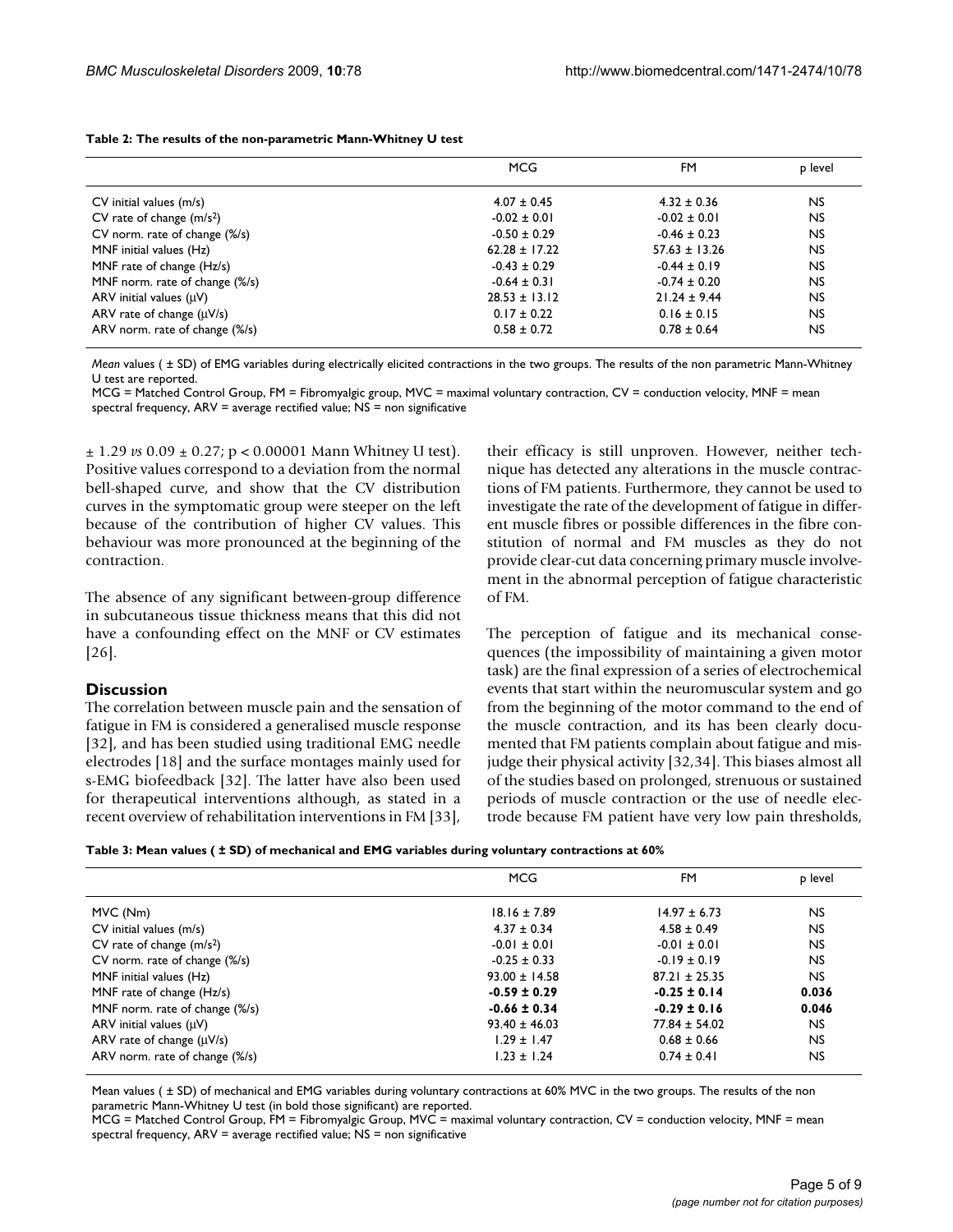

**CV distributions in the FM and MCG groups: beginning and ending at 60% MVC**. CV distributions in the FM (top) and MCG group (bottom) shown as two-second epochs at the beginning and end of a 60% MVC. Mean CV distribution values and skewnesses were significantly higher in the FM group (p < 0.001, Kolmogorov-Smirnov test). The numbers of identified MUAPs are also shown. MCG = matched control group; FM = fibromyalgia; s-EMG = surface electromyography; MVC = maximal voluntary contraction; MNF = mean power frequency of the spectrum;  $CV =$  conduction velocity; MPQ-SF = McGill Pain Questionnaire Short Form; FFS = Fibrofatigue Scale; ARV = average rectified value; CC = correlation coefficient; MUAP = motor unit action potential;  $MU = motor$  unit;  $DD = double$  differential.

but can be avoided by analysing s-EMG recordings of short (3-second) muscle contraction periods which, at least in our experience, do not give rise to any idiosyncrasies or kinesiophobic behaviour.

Changes in s-EMG signals over time reflect the early physiological phenomena evolving during sustained muscle contraction, and account for the so-called "myoelectrical manifestations of fatigue", which are affected by (and therefore reflect) the constitution of muscle fibres. One way of distinguishing the two main types of motor unit (MU) is by means of their susceptibility to electrical fatigue, and their mechanical response to it: fast (type II) MUs produce force twitches characterised by a short time to peak and rapid fatigue, whereas slow (type I) MUs take longer to peak and ans are slower to tire. The former usually have larger fibres and higher CV values than the latter [12]. In other words, a muscle with more type I fibres develops less myoelectrical fatigue, whereas one characterised by a high percentage of type II fibres is more powerful but less resistant to fatigue.

The strategy of activating these two main types of MU during a voluntary contraction is based on Henneman's "size principle", which states that progressively larger MUs characterised by larger CVs are recruited with increasing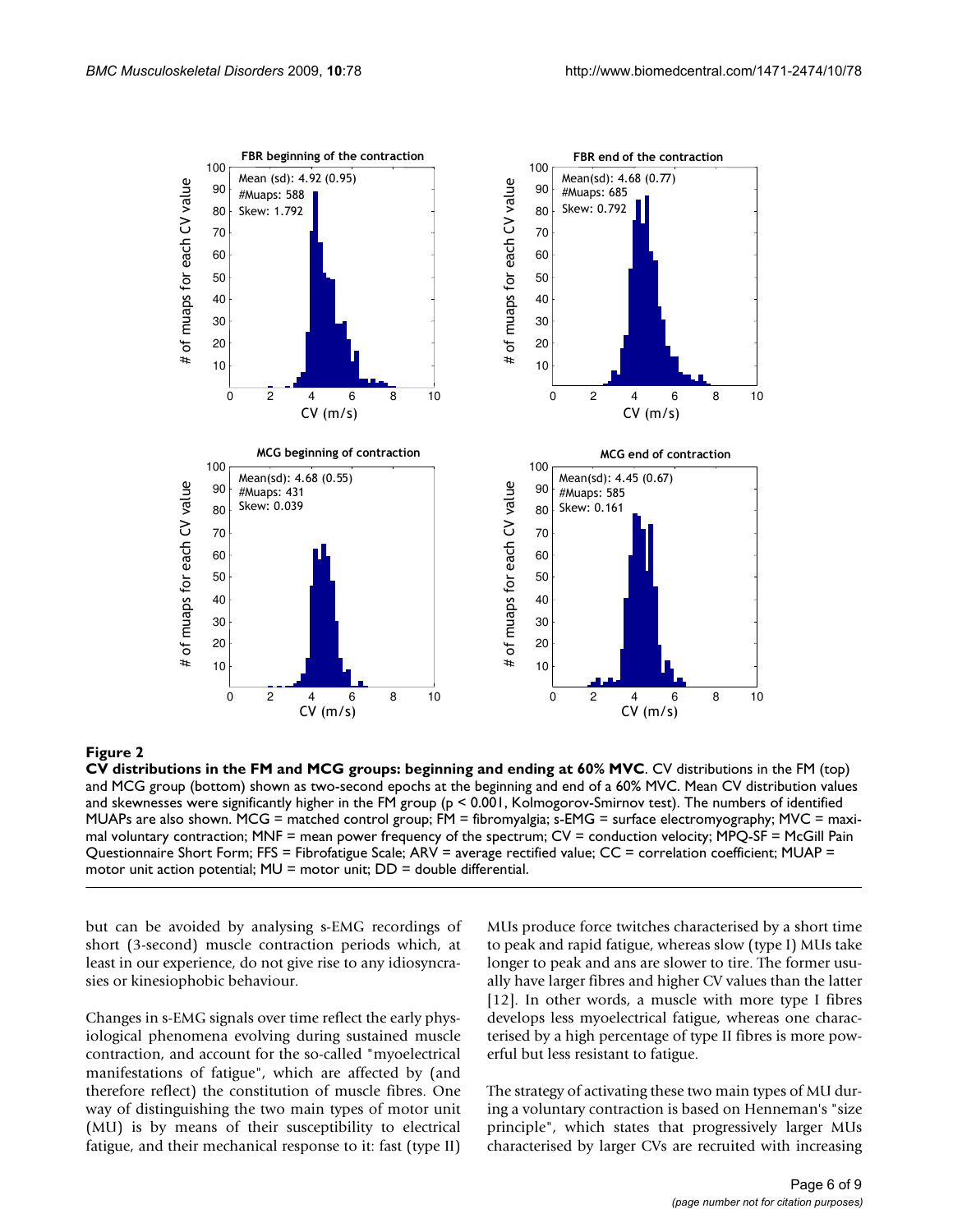muscle force [35]. In practical term, a 30% MVC does not activate the whole MU pool (mainly type I fibres), whereas an MVC of 60% or more does (type I and II fibres) [36-38].

The absence of significant differences between the two groups in the s-EMG parameters observed during 30% MVC contractions was due to the partial activation of the MU pool induced at submaximal contraction level. This is in line with the significant findings observed at 60% MVC: i.e. a contraction level at which the whole biceps brachii MU pool is recruited.

MU recruitment can be modified by diseases, aging and/ or processes of adaptation: for example, the physiological reduction in the number and size of type II fibers in the elderly leads to paradoxically fewer myoelectrical manifestations of fatigue than in younger subjects [39].

On the basis of these premises, each set of data will be discussed separately.

# *Maximal voluntary contractions (MVCs)*

Functional changes in FM muscles are often assessed by measuring strength and endurance, and the most frequent findings are reduced exercise endurance [32], reduced voluntary muscle force [6,7], and a perceived greater effort during fatigue [32]. However, other studies have found no differences in maximal voluntary strength between FM and healthy subjects [16,33], and their results are supported by our own MVC findings, which suggest that no strong and unequivocal muscle fibre modifications (in distribution, size or type) occur in FM (Table 2).

# *Myoelectrical manifestations of fatigue*

Using both voluntary and electrically elicited contractions makes it possible to identify the site of impairment along the neuromuscular chain: differences in the myoelectric manifestations of fatigue observed only during voluntary contractions can be related to an altered motor control strategy, whereas differences observed only during electrically elicited contractions can be considered as being mainly due to membrane properties [15].

As we found between-group differences in the EMG variables assessed on the basis of signals recorded during voluntary but not electrically elicited contractions, it is possible to localise functional impairment in FM at a higher level than that of the muscle membrane.

In line with other studies [18,40-43], although adopting a different approach, we can conclude that the lack of myoelectrical fatigue and the associated muscle symptoms in FM syndrome are more likely to be generated by an alteration in central nervous system motor recruitment strategies than by peripheral mechanisms within the muscle itself [43,44]. The reduced EMG manifestations of fatigue and the type II fibre hypotrophy shown histologically in FM [10,45-49]. have also been found in chronic fatigue syndrome and interpreted as a sign of de-conditioning [50].

The CV rate of change and the normalised rate of change estimated from the extracted MUAP pool were in line with the MNF findings. As CV estimates provide a clear physiological description of the fatiguing mechanism, these results confirm the MNF findings.

# *Distribution of muscle fibre conduction velocity (CV)*

Differences in the distribution and skewness of CV are usually explained as a consequence of different MU pool recruitment, with increases in average CV being due to an increase in faster MU recruitment [51]. The mean CV distribution and skewness values in our FM patients were higher than those in the MCG during the 60% MVC, which leads us to conclude that FM patients recruit more of the faster MUs, and so an increase in the s-EMG signs of muscle fatigue can be expected. Similar observations were made by Gerdle et al. in their study of trapezius muscle [52]: the CV values in the FM subjects were higher than those in the controls during low level contractions (no load,  $1 \text{ kg}$ , and  $2 \text{ kg}$ ).

The dissociation between the curve of CV distribution and the myoelectrical manifestations of fatigue in our FM patients can be interpreted on the basis of an anomalous sensory-motor system pattern and the use of non-physiological strategies in managing functional motor tasks, as seen in chronic fatigue syndrome [53].

The CV distribution curves and estimates from each extracted MUAP offer two not necessarily matching descriptions because fast MUAPs can be recruited frequently (thus increasing the number of bins on the right side of the distribution: see Figure 2, upper row) but only for short periods without increasing the myoelectrical manifestations of fatigue (see Table 2).

# *Altered order of recruitment in FM*

The theoretical possibility of an altered order of recruitment/de-recruitment has recently been experimentally demonstrated by means of a technique based on EMG signals [54] and, given the findings described above, it can be speculated that patients affected by FM use compensatory motor strategies to recruit MUs in a different manner from that expected predicted by Henneman's principle. The wider CV distributions and fewer myoelectrical manifestations of fatigue observed in our FM group may therefore be due to the recruitment/de-recruitment of a partially or non-fatigued MU.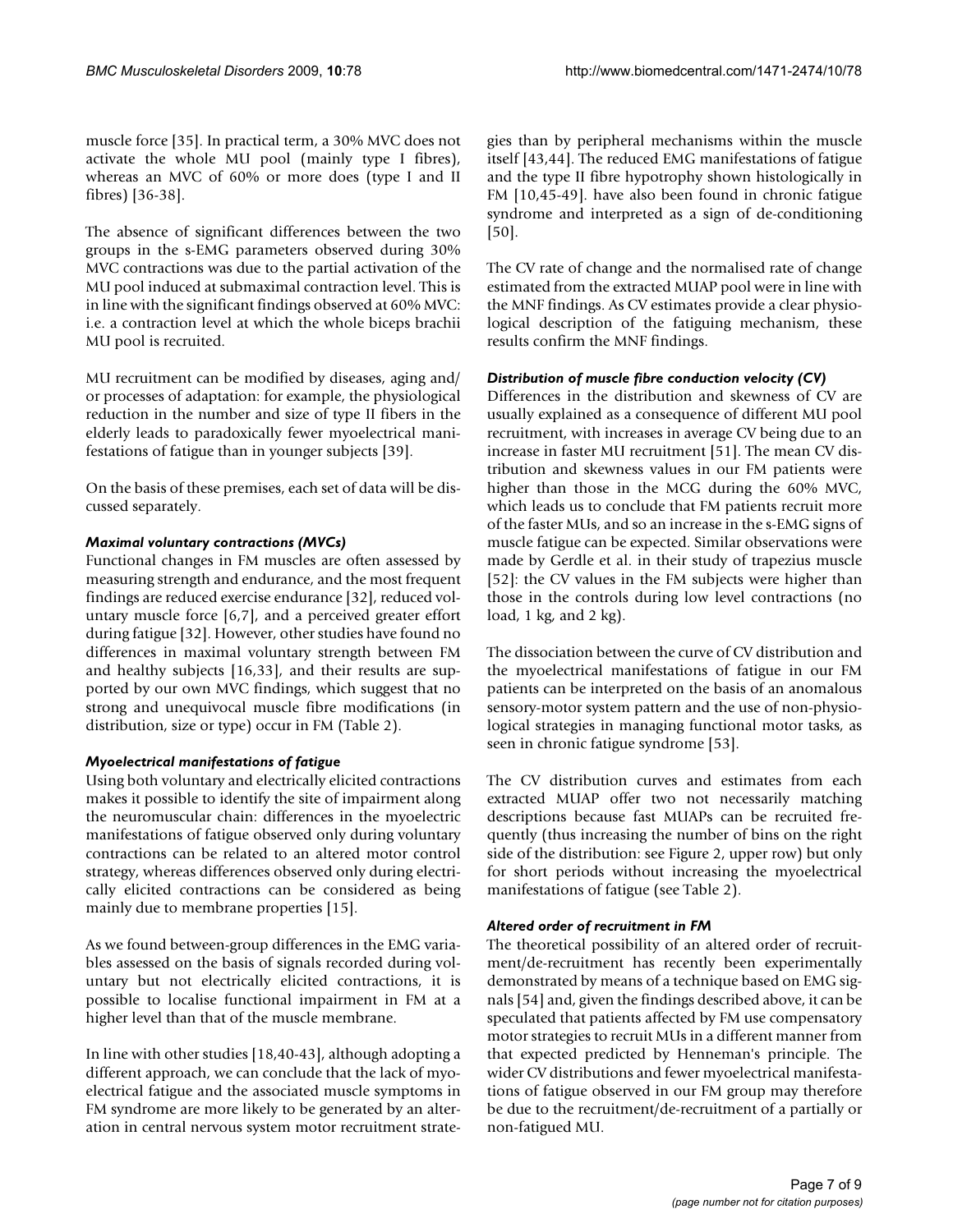In an attempt to confirm this speculative explanation, the coefficient of variation (COV) of the force generated during isometric exercise at 60% MVC was calculated with the assumption that the hypothesised higher level of recruitment/de-recruitment in the FM group is related to a higher COV in mechanical output. The COVs in the two groups were not statistically different, but did show a trend in the hypothesised direction.

An altered recruitment/de-recruitment pattern can be considered a motor response to an alteration in the central integration of sensory inputs [51,55], and the presence of central hyper-excitability has also been observed by others as a neurophysiological mechanism of muscle pain in FM [5,40,51,56] Our findings confirm the concomitant presence of central sensitisation and functional abnormalities in muscle contraction (i.e. the recruitment and de-recruitment of muscle fibres during a 60% MVC) in FM during maximal/sub-maximal load and static contraction observed by other authors [57].

# **Conclusion**

The observed alteration in physiological recruitment order seems to be the main electrophysiological characteristic of FM central motor control failure, and can be considered a sort of kinesiophobic defensive/compensatory strategy [58].

Our findings suggest a strong correlation between the established presence of altered sensory afferents and integration, and the concomitant presence of alterations in the efferent central motor command revealed by the use of non-physiological strategies in managing functional motor tasks. As far as we know this relationship has never previously been reported and supported by s-EMG data.

# **Competing interests**

The authors declare that they have no competing interests.

# **Authors' contributions**

RC: study coordination, study design, s-EMG recording, s-EMG analysis, manuscript drawing; PSP-FA: study design, patients selection and enrollement, manuscript drawing; DB: study design, manuscript drawing; MG-AR: study design (s-EMG recording and analysis), s-EMG analysis, statistical analysis, manuscript drawing All authors read and approved the final manuscript.

# **Acknowledgements**

We would like to thank Professor Roberto Merletti (Polytechnic of Turin, Italy) for his critical comments on the final version of this paper, and Miss Elena Magnani for her help in patient management and signal acquisition.

# **References**

1. Wolfe F, Smythe HA, Yunus MB, Bennett RM, Bombardier C, Goldenberg DL, Tugwell P, *et al.*: **[The American College of Rheuma-](http://www.ncbi.nlm.nih.gov/entrez/query.fcgi?cmd=Retrieve&db=PubMed&dopt=Abstract&list_uids=2306288)** **[tology 1990 Criteria for The Classification of Fibromyalgia.](http://www.ncbi.nlm.nih.gov/entrez/query.fcgi?cmd=Retrieve&db=PubMed&dopt=Abstract&list_uids=2306288) [Report of the Multicenter Criteria Committee.](http://www.ncbi.nlm.nih.gov/entrez/query.fcgi?cmd=Retrieve&db=PubMed&dopt=Abstract&list_uids=2306288)** *Arthritis Rheum* 1990, **33:**160-172.

- 2. Yunus MB, Masi AT, Calabro JL, Miller KA, Feigenbaum SL: **[Primary](http://www.ncbi.nlm.nih.gov/entrez/query.fcgi?cmd=Retrieve&db=PubMed&dopt=Abstract&list_uids=6944796) [fibromyalgia \(fibrositis\): clinical study of 50 patients with](http://www.ncbi.nlm.nih.gov/entrez/query.fcgi?cmd=Retrieve&db=PubMed&dopt=Abstract&list_uids=6944796)** [matched normal controls.](http://www.ncbi.nlm.nih.gov/entrez/query.fcgi?cmd=Retrieve&db=PubMed&dopt=Abstract&list_uids=6944796) **11:**151-171.
- 3. Kosek E, Ekholm J, Hansson P: **[Sensory dysfunction in fibromyal](http://www.ncbi.nlm.nih.gov/entrez/query.fcgi?cmd=Retrieve&db=PubMed&dopt=Abstract&list_uids=9121827)[gia patients with implications for pathogenic mechanisms.](http://www.ncbi.nlm.nih.gov/entrez/query.fcgi?cmd=Retrieve&db=PubMed&dopt=Abstract&list_uids=9121827)** *Pain* 1996, **68:**375-83.
- 4. Arendt-Nielsen L, Graven-Nielsen T: **[Central sensitization in](http://www.ncbi.nlm.nih.gov/entrez/query.fcgi?cmd=Retrieve&db=PubMed&dopt=Abstract&list_uids=12946288) [fibromyalgia and other musculoskeletal disorders.](http://www.ncbi.nlm.nih.gov/entrez/query.fcgi?cmd=Retrieve&db=PubMed&dopt=Abstract&list_uids=12946288)** *Curr Pain Headache Rep* 2003, **7:**355-361.
- 5. Desmeules JA, Cedraschi C, Rapiti E, Baumgartner E, Finckh A, Cohen P, Dayer P, Vischer TL: **[Neurophysiologic evidence for a central](http://www.ncbi.nlm.nih.gov/entrez/query.fcgi?cmd=Retrieve&db=PubMed&dopt=Abstract&list_uids=12746916) [sensitization in patients with fibromyalgia.](http://www.ncbi.nlm.nih.gov/entrez/query.fcgi?cmd=Retrieve&db=PubMed&dopt=Abstract&list_uids=12746916)** *Arthritis Rheum* 2003, **48:**1420-1429.
- 6. Moldofsky H, Scarisbrick P: **[Induction of neurasthenic muscu](http://www.ncbi.nlm.nih.gov/entrez/query.fcgi?cmd=Retrieve&db=PubMed&dopt=Abstract&list_uids=176677)[loskeletal pain syndrome by selective sleep stage depriva](http://www.ncbi.nlm.nih.gov/entrez/query.fcgi?cmd=Retrieve&db=PubMed&dopt=Abstract&list_uids=176677)[tion.](http://www.ncbi.nlm.nih.gov/entrez/query.fcgi?cmd=Retrieve&db=PubMed&dopt=Abstract&list_uids=176677)** *Psychosom Med* 1976, **38:**35-44.
- 7. Clauw DJ, Chrousos GP: **[Chronic pain and fatigue syndromes:](http://www.ncbi.nlm.nih.gov/entrez/query.fcgi?cmd=Retrieve&db=PubMed&dopt=Abstract&list_uids=9500148) [overlapping clinical and neuroendocrine features and poten](http://www.ncbi.nlm.nih.gov/entrez/query.fcgi?cmd=Retrieve&db=PubMed&dopt=Abstract&list_uids=9500148)[tial pathogenic mechanisms.](http://www.ncbi.nlm.nih.gov/entrez/query.fcgi?cmd=Retrieve&db=PubMed&dopt=Abstract&list_uids=9500148)** *Neuroimmunomodulation* 1997, **4:**134-153.
- 8. Abeles AM, Pillinger MH, Solitar BM, Abeles M: **[Narrative review:](http://www.ncbi.nlm.nih.gov/entrez/query.fcgi?cmd=Retrieve&db=PubMed&dopt=Abstract&list_uids=17502633) [the pathophysiology of fibromyalgia.](http://www.ncbi.nlm.nih.gov/entrez/query.fcgi?cmd=Retrieve&db=PubMed&dopt=Abstract&list_uids=17502633)** *Ann Intern Med* 2007, **146:**726-734.
- 9. Drewes AM, Andreasen A, Schroder HD, Hogsaa B, Jennum P: **[Pathology of skeletal muscle in fibromyalgia: a histo](http://www.ncbi.nlm.nih.gov/entrez/query.fcgi?cmd=Retrieve&db=PubMed&dopt=Abstract&list_uids=8508284)[immuno-chemical and ultrastructural study.](http://www.ncbi.nlm.nih.gov/entrez/query.fcgi?cmd=Retrieve&db=PubMed&dopt=Abstract&list_uids=8508284)** *Br J Rheumatol* 1993, **32:**479-483.
- 10. Lindh M, Johansson G, Hedberg M, Henning GB, Grimby G: **[Muscle](http://www.ncbi.nlm.nih.gov/entrez/query.fcgi?cmd=Retrieve&db=PubMed&dopt=Abstract&list_uids=7863276) [fiber characteristics, capillaries and enzymes in patients with](http://www.ncbi.nlm.nih.gov/entrez/query.fcgi?cmd=Retrieve&db=PubMed&dopt=Abstract&list_uids=7863276) [fibromyalgia and controls.](http://www.ncbi.nlm.nih.gov/entrez/query.fcgi?cmd=Retrieve&db=PubMed&dopt=Abstract&list_uids=7863276)** *Scand J Rheumatol* 1995, **24:**34-37.
- 11. Pongratz DE, Sievers M: **Fibromyalgia-symptom or diagnosis: a definition of the position.** *Scand J Rheumatol* 2000, **113:**3-7.
- 12. Farina D, Merletti R, Enoka RM: **[The extraction of neural strate](http://www.ncbi.nlm.nih.gov/entrez/query.fcgi?cmd=Retrieve&db=PubMed&dopt=Abstract&list_uids=15016793)[gies from the surface EMG.](http://www.ncbi.nlm.nih.gov/entrez/query.fcgi?cmd=Retrieve&db=PubMed&dopt=Abstract&list_uids=15016793)** *J Appl Physiol* 2004, **96:**1486-1495.
- 13. Gazzoni M, Farina D, Merletti R: **[A new method for the extrac](http://www.ncbi.nlm.nih.gov/entrez/query.fcgi?cmd=Retrieve&db=PubMed&dopt=Abstract&list_uids=15183268)[tion and classification of single motor unit action potentials](http://www.ncbi.nlm.nih.gov/entrez/query.fcgi?cmd=Retrieve&db=PubMed&dopt=Abstract&list_uids=15183268) [from surface EMG signals.](http://www.ncbi.nlm.nih.gov/entrez/query.fcgi?cmd=Retrieve&db=PubMed&dopt=Abstract&list_uids=15183268)** *J Neurosci Methods* 2004, **136:**165-177.
- 14. Zwarts MJ, Stegeman DF: **[Multichannel surface EMG: basic](http://www.ncbi.nlm.nih.gov/entrez/query.fcgi?cmd=Retrieve&db=PubMed&dopt=Abstract&list_uids=12811768) [aspects and clinical utility.](http://www.ncbi.nlm.nih.gov/entrez/query.fcgi?cmd=Retrieve&db=PubMed&dopt=Abstract&list_uids=12811768)** *Muscle Nerve* 2003, **28:**1-17.
- 15. Casale R, Farina D, Merletti R, Rainoldi A: **[Myoelectric manifesta](http://www.ncbi.nlm.nih.gov/entrez/query.fcgi?cmd=Retrieve&db=PubMed&dopt=Abstract&list_uids=15476258)[tions of fatigue during a twelve day exposure to hypobaric](http://www.ncbi.nlm.nih.gov/entrez/query.fcgi?cmd=Retrieve&db=PubMed&dopt=Abstract&list_uids=15476258) [hypoxia.](http://www.ncbi.nlm.nih.gov/entrez/query.fcgi?cmd=Retrieve&db=PubMed&dopt=Abstract&list_uids=15476258)** *Muscle Nerve* 2004, **30:**618-635.
- 16. Rainoldi A, Casale R, Hodges P, Jull G: **Applications in rehabilitation medicine and related fields.** In *Electromyography Physiology, engineering and non invasive applications* Edited by: Merletti R, Parker P. Hoboken, New Jersey, USA: J. Wiley/IEEE Press Publication; 2004:403-433.
- 17. Kendall SA, Elert J, Ekselius L, Gerdle B: **[Are perceived muscle](http://www.ncbi.nlm.nih.gov/entrez/query.fcgi?cmd=Retrieve&db=PubMed&dopt=Abstract&list_uids=12019583) [tension, electromyographic hyperactivity and personality](http://www.ncbi.nlm.nih.gov/entrez/query.fcgi?cmd=Retrieve&db=PubMed&dopt=Abstract&list_uids=12019583) [traits correlated in the fibromyalgia syndrome?](http://www.ncbi.nlm.nih.gov/entrez/query.fcgi?cmd=Retrieve&db=PubMed&dopt=Abstract&list_uids=12019583)** *J Rehabil Med* 2002, **34:**73-79.
- 18. Zidar J, Backman E, Bengtsson A, Henriksson KG: **[Quantitative](http://www.ncbi.nlm.nih.gov/entrez/query.fcgi?cmd=Retrieve&db=PubMed&dopt=Abstract&list_uids=2326091) [EMG and muscle tension in painful muscles in fibromyalgia.](http://www.ncbi.nlm.nih.gov/entrez/query.fcgi?cmd=Retrieve&db=PubMed&dopt=Abstract&list_uids=2326091)** *Pain* 1990, **40:**249-254.
- 19. Drury TF: **Assessing physical fitness and physical activity in population based surveys.** In *National Center for Health Statistics* Hyattsville (MD), USA: DHHS Publication; 1989.
- 20. Burckhardt CS, Bjelle A: **[A Swedish version of the short-form](http://www.ncbi.nlm.nih.gov/entrez/query.fcgi?cmd=Retrieve&db=PubMed&dopt=Abstract&list_uids=8165442) [McGill Pain Questionnaire.](http://www.ncbi.nlm.nih.gov/entrez/query.fcgi?cmd=Retrieve&db=PubMed&dopt=Abstract&list_uids=8165442)** *Scand J Rheumatol* 1994, **23:**77-81.
- 21. Sarzi-Puttini P, Atzeni F, Turiel M, Furlan R, Vulpio L, Carrabba M, Pace F: **[The Italian version of the Fibrofatigue Scale, a reliable](http://www.ncbi.nlm.nih.gov/entrez/query.fcgi?cmd=Retrieve&db=PubMed&dopt=Abstract&list_uids=15016581) [tool for the evaluation of fibromyalgia symptoms.](http://www.ncbi.nlm.nih.gov/entrez/query.fcgi?cmd=Retrieve&db=PubMed&dopt=Abstract&list_uids=15016581)** *J Psychosom Res* 2004, **56:**213-216.
- 22. Greenfield S, Fitzcharles MA, Esdaile JM: **[Reactive fibromyalgia](http://www.ncbi.nlm.nih.gov/entrez/query.fcgi?cmd=Retrieve&db=PubMed&dopt=Abstract&list_uids=1599521) [syndrome.](http://www.ncbi.nlm.nih.gov/entrez/query.fcgi?cmd=Retrieve&db=PubMed&dopt=Abstract&list_uids=1599521)** *Arthritis Rheum* 1992, **35:**678-681.
- 23. Waylonis GW, Perkins RH: **[Post-traumatic fibromyalgia. A](http://www.ncbi.nlm.nih.gov/entrez/query.fcgi?cmd=Retrieve&db=PubMed&dopt=Abstract&list_uids=7993614) [long-term follow-up.](http://www.ncbi.nlm.nih.gov/entrez/query.fcgi?cmd=Retrieve&db=PubMed&dopt=Abstract&list_uids=7993614)** *Am J Phys Med Rehabil* 1994, **73:**403-412.
- 24. Al-Allaf AW, Dunbar KL, Hallum NS, Nosratzadeh B, Templeton KD, Pullar T: **[A case-control study examining the role of physical](http://www.ncbi.nlm.nih.gov/entrez/query.fcgi?cmd=Retrieve&db=PubMed&dopt=Abstract&list_uids=11961177) [trauma in the onset of fibromyalgia syndrome.](http://www.ncbi.nlm.nih.gov/entrez/query.fcgi?cmd=Retrieve&db=PubMed&dopt=Abstract&list_uids=11961177)** *Rheumatology* 2002, **41:**450-453.